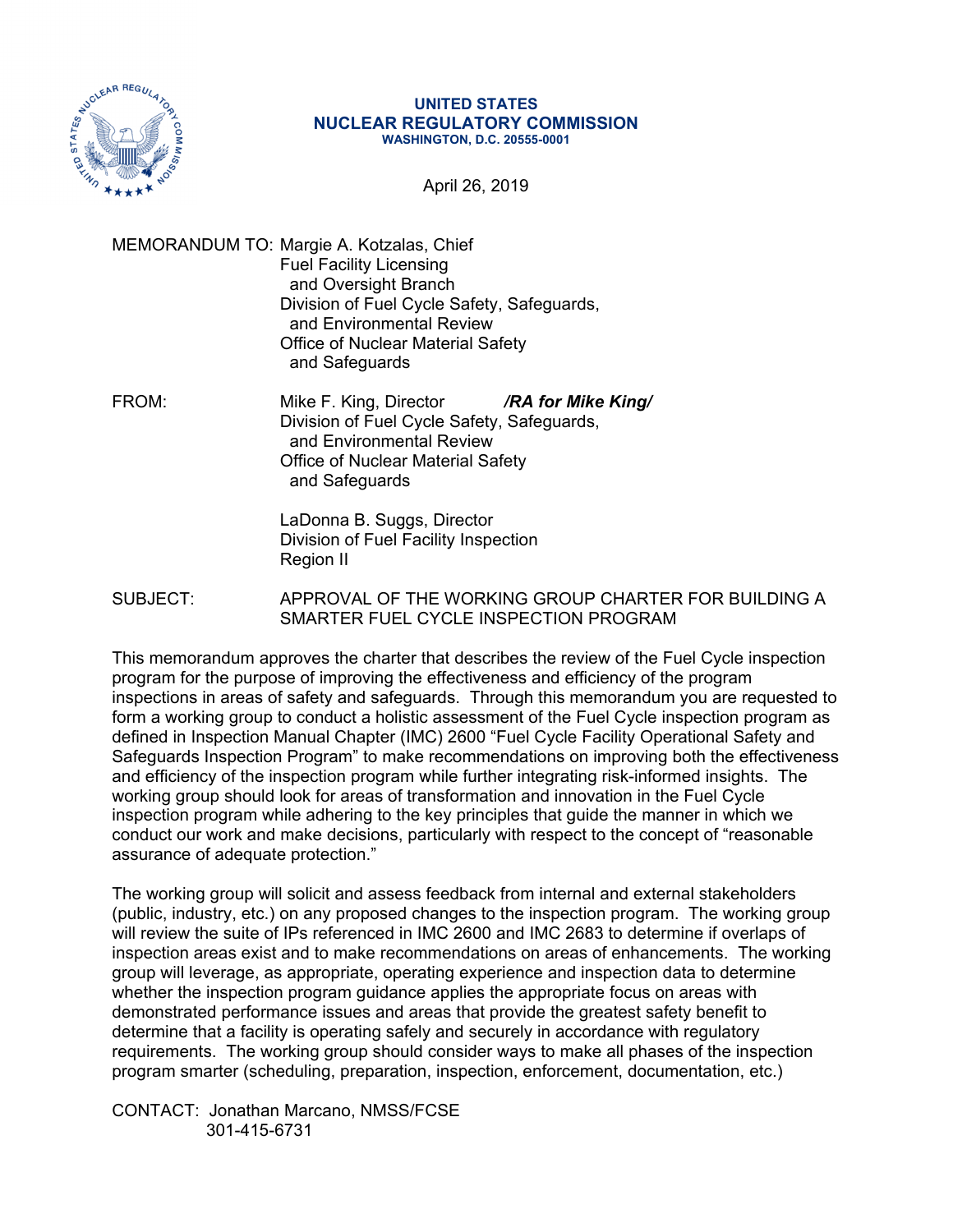## M. Kotzalas 2

You are requested to make periodic updates from the results of this effort to U.S. Nuclear Regulatory Commission management. Finally, you are requested to document any planned recommendations to the Fuel Cycle inspection program.

The enclosed charter includes recommendations provided in the Nuclear Energy Institute letter dated April 12, 2019 (ADAMS Accession Number ML19114A288) and URENCO USA letter dated April 24, 2019 (ADAMS Accession Number ML19115A349).

Enclosure: **Charter**